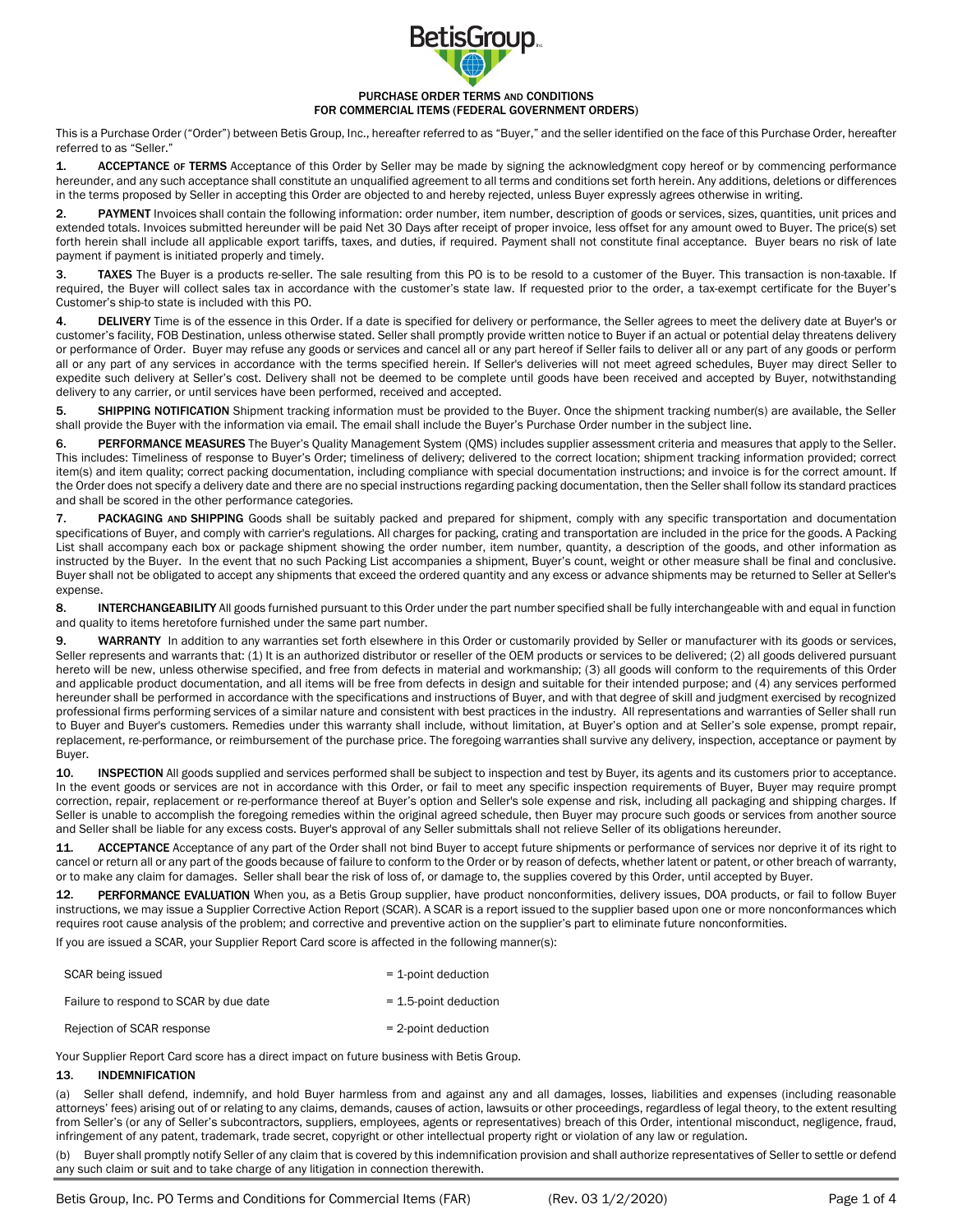

(c) In the event of an infringement claim covered hereunder where the goods or services or use thereof are enjoined in whole or in part, Seller shall at its expense and Buyer's option undertake one of the following: (i) obtain for Buyer and its customer the right to continue the use of such goods or services; (ii) in a manner acceptable to Buyer, substitute equivalent goods or services or make modifications thereto so as to avoid such infringement and extend this indemnity thereto; or (iii) refund to Buyer an amount equal to the purchase price for such goods or services plus any excess costs or expenses incurred in obtaining substitute goods or services from another source. Notwithstanding the foregoing paragraph, when this Order is performed under the Authorization and Consent of the U.S. Government to infringe U.S. patents, Seller's liability for infringement of such patents in such performance shall be limited to the extent of the obligation of Buyer to indemnify the U.S. Government.

14. INSURANCE In accordance with subparts (a) and/or (b) below, upon Buyer's request Seller agrees to provide Certificates of Insurance evidencing that the required insurance coverage is in force. The required insurance coverages below shall be primary and non-contributing with respect to any other insurance that may be maintained by Buyer. The below required coverages and their limits in no way lessen nor affect Seller's other obligations or liabilities set forth in this Order.

Seller agrees to purchase and maintain at its own expense the following insurance coverage's with minimum limits as stated:

- Workers' Compensation (if services are provided at Buyer or Customer site): Coverage for statutory obligations imposed by laws of any State in which the work is to be performed. Where applicable, Seller shall provide evidence of coverage for the United States Longshore & Harbor Workers' Act (USL&H) coverage for employees engaged in work on or near navigable waters of the United States, and Defense Base Act (DBA) including all employees working on U.S. Government contracts outside the United States. Such policy(ies) shall be endorsed to provide a waiver of subrogation in favor of Buyer, its directors, officers and employees, and Buyer's customer where required by Buyer's Prime Contract with its customer. Employer's Liability coverage of \$1 million each accident shall also be maintained.
- Commercial General Liability: Coverage for third party bodily injury and property damage, including products and completed operations, contractual liability, and independent contractors' liability with a limit of liability of not less than \$1,000,000 per occurrence and \$2,000,000 in the aggregate. Such policy(ies) shall be endorsed to name Buyer, its directors, officers and employees, and Buyer's customer where required by Buyer's Prime Contract with its customer, as Additional Insureds.
- (iii) Business Automobile Liability (if services are provided at Buyer or Customer site): Coverage for use of all owned, non-owned, and hired vehicles with limits of not less than \$1,000,000 per accident combined single limit for bodily injury and property damage liability.
- (iv) Professional Liability / Errors and Omissions (if Seller is performing any professional services): Coverage for damages (including financial loss) caused by any acts, errors and omissions arising out of Seller's performance or failure to perform professional services with limits of not less than \$1,000,000 per claim.
- (v) If maintenance or warranty work is being performed, All-Risk Property Insurance in an amount adequate to replace property, including supplies covered by this Order, of Buyer and/or Buyer's customer which may be in the possession or control of Seller. Buyer shall be named as a Loss Payee with respect to loss or damage to said property and/or supplies furnished by Buyer

## 15. BETIS GROUP FURNISHED ITEMS AND INTELLECTUAL PROPERTY

(a) All items furnished by Buyer to Seller for the performance of the Order remain the property of Buyer or Buyer's customer. Upon expiration of this Order, Seller shall return the Items in the same condition, less reasonable wear, or make such other disposition of the Items as directed in writing by Buyer. Seller shall replace, at its expense, any Items not returned in accordance with this Article. Seller shall bear all risk of loss of the items. Seller shall comply with any restrictive legends placed on such Items by Buyer or a third party. If Buyer furnishes any material for fabrication pursuant to this Order, Seller agrees not to substitute any other material for such fabrication without Buyer's prior written consent.

(b) In addition to any intellectual property clauses elsewhere incorporated, Seller hereby grants to Buyer such intellectual property rights as Buyer needs under this Order and in order to perform its obligations to Buyer's customers. Seller shall not assert any intellectual property right in a manner inconsistent with Buyer's contractual obligations to its customers.

(c) To the extent that Seller provides any commercial computer software under this Order, Seller's normal commercial license terms shall govern use of such commercial items, except to the extent that such normal commercial terms conflict or are inconsistent with applicable federal law or regulation. In the case of any conflict or inconsistency, the applicable federal law or regulation shall take precedence. Seller agrees that the applicability of its commercial terms is contingent upon Buyer's customer's acceptance of the commercial computer software and its accompanying commercial terms or license. In addition, to the extent that Buyer's customer is the end user of any commercial computer software provided by Seller, Buyer shall have the right to perform its contractual obligations to its customers using that commercial computer software. If Buyer is a reseller of Seller's commercial computer software, only the Buyer's end-user customer is a party to the Seller's commercial terms or license. In no event will Buyer be liable for an end-user customer breach of Seller's commercial terms or license.

(d) For the services portion of this Order, if any, and for any documentation, manuals, user guides, and other literature accompanying the goods delivered hereunder, Seller hereby grants to Buyer and Buyer's customer an irrevocable, fully transferable, royalty-free license to reproduce, publish, use and disclose, for any purpose, all or any part of any deliverable or non-commercial software Seller develops hereunder.

16. DISCLOSURE Seller shall not, without first obtaining the written consent of Buyer, in any manner advertise or publish the fact that Seller has furnished or contracted to furnish Buyer with the goods or services hereunder, or disclose any of the details connected with this Order to any third party, except as may be required to perform this Order.

# 17. COMPLIANCE WITH LAW

(a) Seller shall comply with the applicable provisions of any federal, state or local law or ordinance and all orders, rules and regulations issued there under.

(b) Seller and its suppliers shall comply with FAR 52.222-50, Combating Trafficking in Persons, and ensure it informs its employees and suppliers of their responsibility to report human trafficking violations at any tier of the supply chain using any appropriate disclosure channel, including but not limited to: Buyer's anonymous hotline (800) 760-4332, Buyer's anonymous and confidential online submission (secure.ethicspoint.com), and the Government's Global Human Trafficking Hotline (844) 888 FREE and its email address a[t help@befree.org.](mailto:help@befree.org) Buyer does not tolerate retaliation of any kind against individuals who, in good faith, raise questions or report concerns, and Seller shall notify its employees of their whistleblower rights under 10 U.S.C. 2409 and DFARS Section 203.9. Seller shall flow down this requirement to all suppliers at any tier. Seller's failure to comply with this section shall be deemed a material breach of the Agreement.

18. COMPLIANCE WITH SECTION 503 OF THE REHABILITATION ACT OF 1973 AND THE VIETNAM ERA VETERAN'S READJUSTMENT ASSISTANCE ACT OF 1974 The following clauses are incorporated into this Agreement to the extent they are required by the foregoing Acts:

This contractor (Buyer) and subcontractor (Seller) shall abide by the requirements of 41 CFR 60-300.5(a). This regulation prohibits discrimination against qualified protected veterans, and requires affirmative action by covered prime contractors and subcontractors to employ and advance in employment qualified protected veterans.

This contractor (Buyer) and subcontractor (Seller) shall abide by the requirements of 41 CFR 60-741.5(a). This regulation prohibits discrimination against qualified individuals on the basis of disability, and requires affirmative action by covered prime contractors and subcontractors to employ and advance in employment qualified individuals with disabilities.

19. COUNTERFEIT PRODUCTS For purposes of this clause, Goods are any tangible items delivered under this Order, including without limitation the lowest level of separately identifiable items, such as parts, articles, components, and assemblies. "Counterfeit Goods" are Goods that are or contain items misrepresented as having been designed, produced, and/or sold by an authorized manufacturer and seller, including without limitation unauthorized copies, replicas, or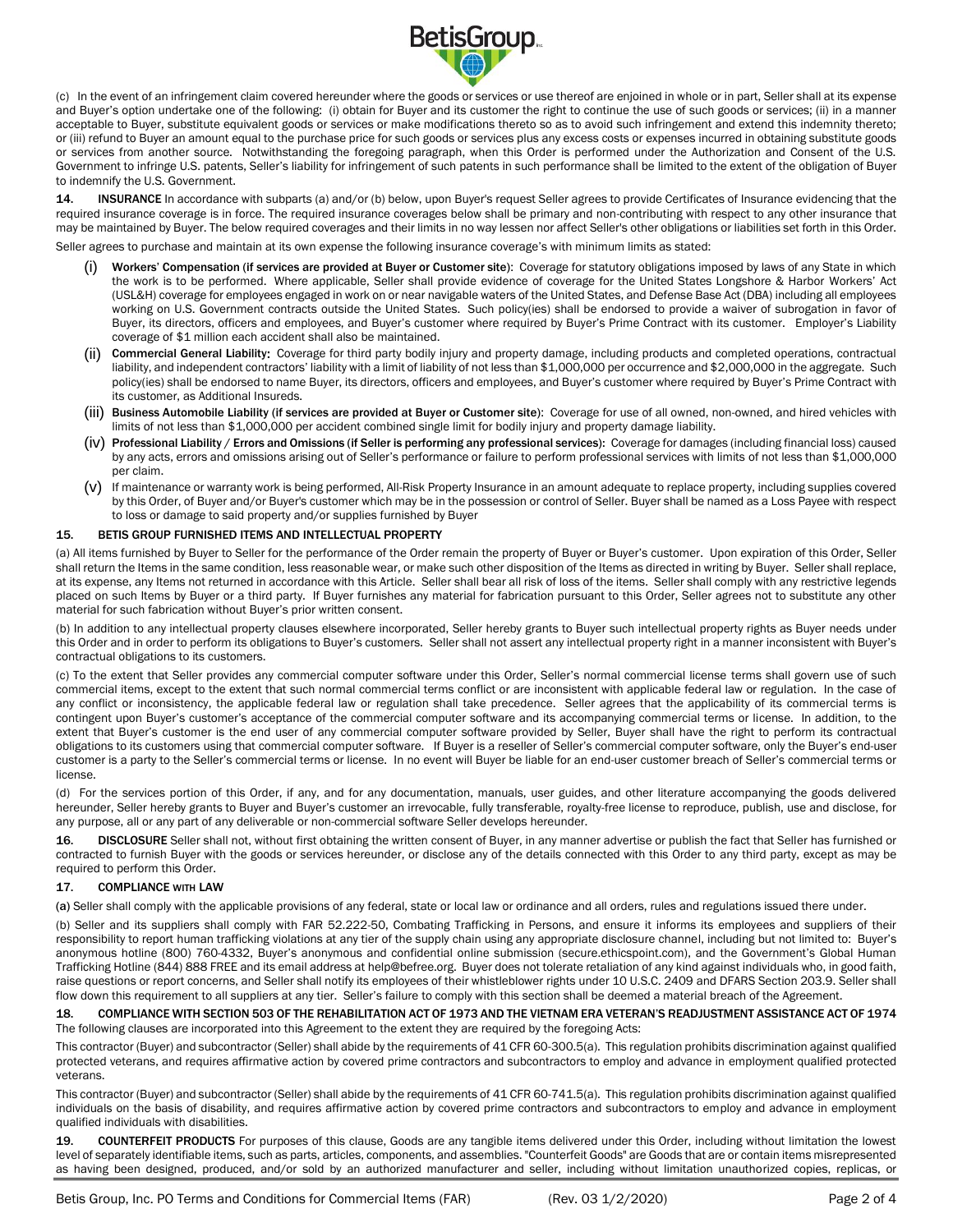

substitutes. The term also includes authorized Goods that have reached a design life limit or have been damaged beyond possible repair, but are altered and misrepresented as acceptable.

Seller shall ensure that Counterfeit Goods are not delivered to Buyer. Goods delivered to Buyer or incorporated into other Goods and delivered to Buyer shall be new and shall be procured directly from the Original Component Manufacturer (OCM)/Original Equipment Manufacturer (OEM), or through an OCM/OEM authorized distributor chain. Work shall not be acquired from independent distributors or brokers unless approved in advance in writing by Buyer. When requested by Buyer, Seller shall provide OCM/OEM documentation that authenticates traceability of the affected items to the applicable OCM/OEM.

In the event that Work delivered under this Agreement constitutes or includes Counterfeit Goods, Seller shall, at its expense, promptly replace such Counterfeit Goods with authentic Goods conforming to the requirements of this Agreement. Notwithstanding any other provision in this Agreement, Seller shall be liable for all costs relating to the removal and replacement of Counterfeit Goods, including without limitation Buyer's costs of removing Counterfeit Goods, of reinserting replacement Goods, and of any testing necessitated by the reinstallation of Goods after Counterfeit Goods have been exchanged. Seller shall include equivalent provisions in lower tier subcontracts for the delivery of items that will be included in or furnished as Goods to Buyer.

20. CONFLICT MINERALS Seller shall conduct and require due diligence throughout its supply chain to prevent use of Conflict Minerals, which include gold (Au), tantalum (Ta), tungsten (W) and tin (Sn) sourced from areas identified as conflict regions, including the Democratic Republic of the Congo (DRC) and Central Africa. Seller shall use due diligence protocols, standards, and procedures that meet or exceed the reasonable country of origin inquiry described in Securities and Exchange Commission rules and the relevant best practices developed by industry, and which allow Buyer to submit accurate Conflict Mineral reports to the government and other entities. If Seller's part or product is included in an BETIS GROUP product, Seller shall annually complete a Conflict Minerals Form. Failure to submit this form to Buyer when requested may result in the termination of this Order and prevent Buyer from conducting future business with Seller.

21. EXPORT CONTROL COMPLIANCE Seller shall comply with all applicable U.S. export laws and regulations, including International Traffic in Arms Regulations ("ITAR") and the Export Administration Regulations ("EAR"). The subject technology of this Order (including data, services, software and hardware provided hereunder, defined as "Controlled Technology") may be controlled under these laws and regulations and may not be exported or re-exported without prior authorization in accordance with ITAR and EAR. Access to Controlled Technology by Foreign Persons as defined by 22CFR120.16 may require an export authorization. Seller shall have full responsibility for obtaining any export licenses or authorization required to fulfill its obligations under this Order.

22. CHANGES Buyer may direct changes within the general scope of this Order to the extent Buyer's customer has made changes to Buyer's prime contract which relate to the goods and services to be provided hereunder. All other changes in this Order may be made only by written agreement of the parties. However, Buyer may, for any reason, direct Seller to suspend, in whole or in part, delivery of goods or performance of services hereunder for such period of time as may be determined by Buyer in its sole discretion. If any such suspension or Buyer-directed change causes a material increase or decrease in the cost of, or the time required for the performance of any part of the work under this Order, the parties shall negotiate an equitable adjustment in the Order price or delivery schedule, or both.

## 23. TERMINATION OF ORDER

(a) Betis Group reserves the right to cancel all or part of this Purchase Order without incurring any cancellation fees or charges

### 24. TERMINATION FOR DEFAULT

- (b) Buyer may, by written notice of default to Seller, terminate the whole or any part of this Order in any one of the following circumstances:
	- (i) Seller fails to make delivery of the goods or to perform the services within the time specified herein or any extension thereof; or
	- (ii) Seller fails to perform any of the other provisions of this Order or so fails to make progress as to endanger performance of this Order in accordance with its terms, and in either of the circumstances specified in this subpart (a)(ii) does not cure such failure within a period of 10 days (or such longer period as Buyer may authorize in writing) after receipt of notice from the Buyer specifying such failure;
	- (iii) Seller becomes insolvent or the subject of proceedings under any law relating to bankruptcy or the relief of debtors or admits in writing its inability to pay its debts as they become due; or
	- (iv) Seller fails to provide Buyer, in writing, within the time specified by Buyer, adequate assurances of performance.
- (b) If this Order is so terminated, Buyer may procure or otherwise obtain, upon such terms and in such manner as Buyer may deem appropriate, goods or services similar to those terminated. Seller, subject to the exceptions set forth below, shall be liable to Buyer for any excess costs of such similar goods or services.
- (c) Seller shall transfer title and deliver to Buyer, in the manner and to the extent requested in writing by Buyer at or after termination, such complete or partially completed goods as Seller has produced or acquired for the performance of the terminated part of this Order and Buyer will only pay Seller the Order price of the goods and services accepted.
- (d) Seller shall continue performance of this Order to the extent not terminated. Buyer shall have no obligations to Seller in respect to the terminated part of this Order except as herein provided. Buyer's rights as set forth herein shall be in addition to any other rights in case of Seller's default.
- (e) Seller shall not be liable for damages resulting from default due to causes beyond Seller's control and without Seller's fault or negligence, provided, however, that if Seller's default is caused by the default of a subcontractor or supplier at any tier, such default must arise out of causes beyond the control of both Seller and subcontractor or supplier, and without the fault or negligence of either of them and, provided further, the supplies or services to be furnished by the subcontractor or supplier were not obtainable from other sources.

25. GOVERNING LAW This Order shall be governed by and construed in accordance with the laws of the Commonwealth of Virginia without regard to its conflict or choice of law provisions.

26. DISPUTES Buyer and Seller shall first enter into negotiations over a reasonable period of time to resolve any controversy, claim or dispute ("dispute") arising under or relating to this Order. Thereafter, subject to any other disputes provision set forth elsewhere in this Order, the parties expressly agree that the sole and exclusive venue for any legal proceedings concerning said dispute shall be in the state or federal courts of the Commonwealth of Virginia, and the parties expressly submit to the jurisdiction of such courts.

27. ASSIGNMENTS AND SUBCONTRACTS Seller shall obtain Buyer's approval before subcontracting a portion of this Order; provided, however, that this limitation shall not apply to the purchase of standard commercial supplies or raw materials. Seller shall not assign or delegate this Order without Buyer's prior written consent which shall not be unreasonably withheld.

28. GENERAL RELATIONSHIP Seller is not an employee of Buyer for any purpose whatsoever. Seller agrees that in all matters relating to this Order it shall act as an independent contractor and shall assume and pay all liabilities and perform all obligations imposed with respect to Seller's employees. Seller shall have no right, power or authority to create any obligation, expressed or implied, on behalf of Buyer and/or Buyer's customers and shall have no authority to represent Buyer as an agent.

29. NON-WAIVER or RIGHTS The failure of a party to insist upon strict performance of any of the terms and conditions in this Order or to exercise any rights or remedies, shall not be construed as a waiver of its rights to assert any of same or to rely on any such terms or conditions at any time thereafter. Any rights and remedies specified under this Order shall be cumulative, non-exclusive and in addition to any other rights and remedies available at law or equity. The invalidity in whole or in part of any term or condition of this Order shall not affect the validity of other parts thereof.